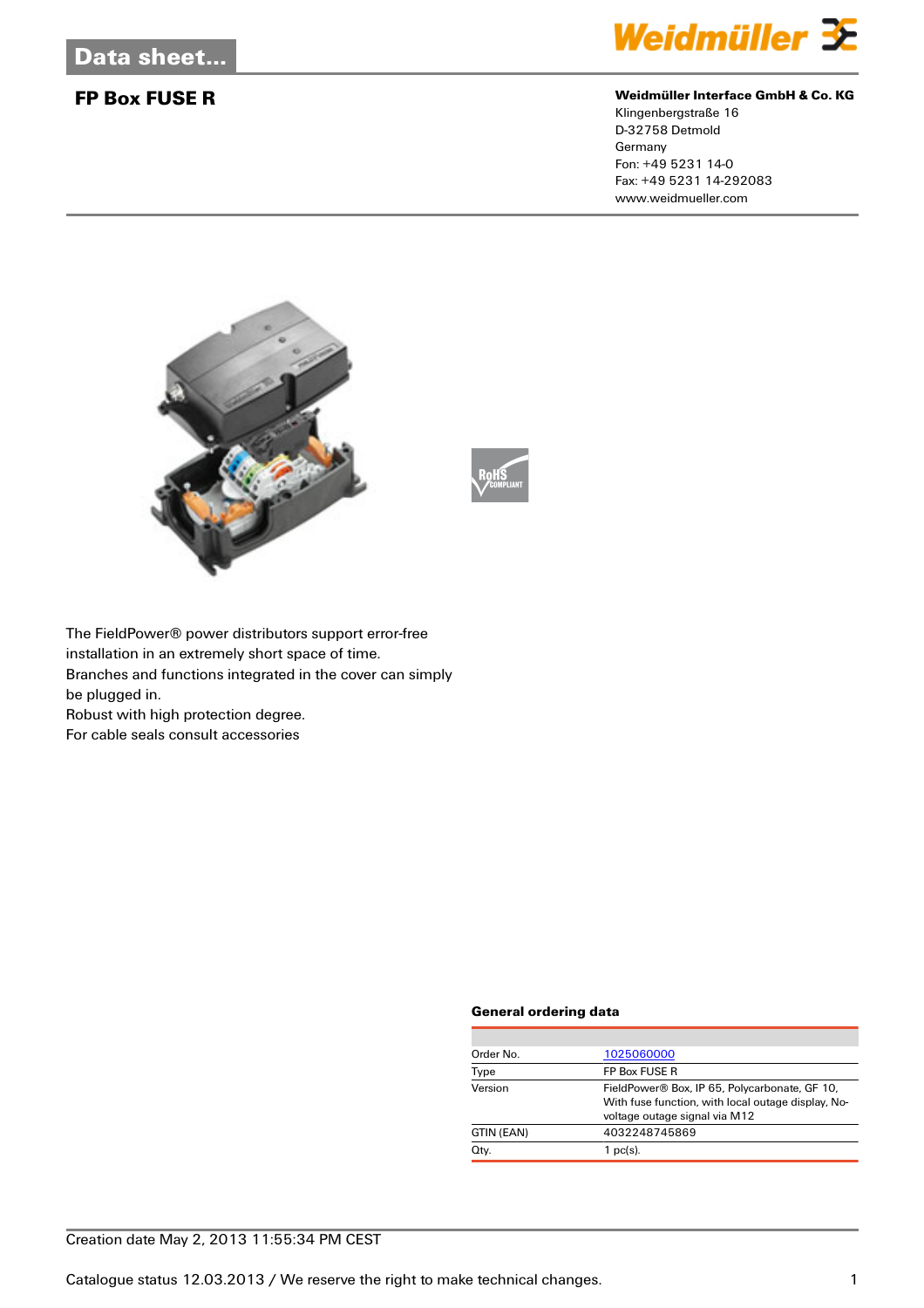# **Technical data**

**Dimensions and weights**



### **FP Box FUSE R Weidmüller Interface GmbH & Co. KG**

Klingenbergstraße 16 D-32758 Detmold Germany Fon: +49 5231 14-0 Fax: +49 5231 14-292083

| Length                                | 181 mm         | Width                                 | $104 \text{ mm}$ |  |
|---------------------------------------|----------------|---------------------------------------|------------------|--|
| Height<br>86 mm                       |                | Net weight                            | 807 <sub>g</sub> |  |
| <b>Temperatures</b>                   |                |                                       |                  |  |
| Operating temperature                 | -40 °C+55 °C   | Storage temperature                   | -40 °C+85 °C     |  |
| Temperature range, installation, min. | $10^{\circ}$ C | Temperature range, installation, max. | 40 °C            |  |

#### **Clamping capacity, Push-In connection, distribution**

| <b>Blade</b> size                          | $0.6 \times 3.5$ mm   | Blade size, PUSH IN connection             | $0.6 \times 3.5$ mm   |  |
|--------------------------------------------|-----------------------|--------------------------------------------|-----------------------|--|
| Cross-section for connected wire PUSH      |                       | Cross-section for connected wire, PUSH     |                       |  |
| IN connection, solid, min.                 | $0.5$ mm <sup>2</sup> | IN connection, solid, max.                 | $6 \text{ mm}^2$      |  |
| Cross-section for connected wire, flexible |                       | Cross-section for connected wire, flexible |                       |  |
| with wire-end ferrules. 12mm with          |                       | with wire-end ferrules. 12mm with          |                       |  |
| plastic collar, DIN 46228/1, PUSH IN       |                       | plastic collar, DIN 46228/1, PUSH IN       |                       |  |
| connection, max.                           | $6 \text{ mm}^2$      | connection, min.                           | $0.5$ mm <sup>2</sup> |  |
| Cross-section for connected wire, flexible |                       | Cross-section for connected wire, flexible |                       |  |
| with wire-end ferrules. 12mm with          |                       | with wire-end ferrules, 12mm with          |                       |  |
| plastic collar, DIN 46228/4, PUSH IN       |                       | plastic collar, DIN 46228/4, PUSH IN       |                       |  |
| connection, max.                           | $6 \text{ mm}^2$      | connection, min.                           | $0.5$ mm <sup>2</sup> |  |
| Cross-section for connected wire, flexible |                       | Cross-section for connected wire, flexible |                       |  |
| with wire-end ferrules, 8mm with           |                       | with wire-end ferrules, 8mm with           |                       |  |
| plastic collar, DIN 46228/1, PUSH IN       |                       | plastic collar, DIN 46228/1, PUSH IN       |                       |  |
| connection, max.                           | $6 \text{ mm}^2$      | connection, min.                           | $0.5$ mm <sup>2</sup> |  |
| Cross-section for connected wire, flexible |                       | Cross-section for connected wire, flexible |                       |  |
| with wire-end ferrules, 8mm with           |                       | with wire-end ferrules, 8mm with           |                       |  |
| plastic collar, DIN 46228/4, PUSH IN       |                       | plastic collar, DIN 46228/4, PUSH IN       |                       |  |
| connection, max.                           | $6 \text{ mm}^2$      | connection, min.                           | $0.5$ mm <sup>2</sup> |  |
| Cross-section for connected wire.          |                       | Cross-section for connected wire.          |                       |  |
| flexible, PUSH IN connection, max.         | $10 \text{ mm}^2$     | flexible, PUSH IN connection, min.         | $0.5$ mm <sup>2</sup> |  |
| Finely-stranded flexible, max. PUSH IN     |                       | Finely-stranded flexible, min. PUSH IN     |                       |  |
| connection                                 | $6 \text{ mm}^2$      | connection                                 | $0.5$ mm <sup>2</sup> |  |
| Stripping length, PUSH IN connection       |                       | Wire connection cross section, stranded,   |                       |  |
|                                            | $14 \text{ mm}$       | PUSH IN connection, max.                   | $6 \text{ mm}^2$      |  |
| Wire connection cross section, stranded.   |                       |                                            |                       |  |
| PUSH IN connection, min.                   | $0.5$ mm <sup>2</sup> |                                            |                       |  |

#### **IDC connection clamping capacity, power cable**

| <b>Blade</b> size                        | $0.6 \times 3.5$ mm | Finely stranded, max. (rated connection) 6 mm <sup>2</sup> |                    |  |
|------------------------------------------|---------------------|------------------------------------------------------------|--------------------|--|
| Finely stranded, min. (rated connection) |                     | Wire connection cross section, finely                      |                    |  |
|                                          | $2.5 \text{ mm}^2$  | stranded, max.                                             | $6 \text{ mm}^2$   |  |
| Wire connection cross section, stranded, |                     | Wire connection cross section, stranded,                   |                    |  |
| rated connection, max.                   | $6 \text{ mm}^2$    | rated connection, min.                                     | $2.5 \text{ mm}^2$ |  |
| Wire connection cross-section, finely    |                     | Wire cross-section, solid, max.                            |                    |  |
| stranded, min.                           | $2.5 \text{ mm}^2$  |                                                            | $6 \text{ mm}^2$   |  |
| Wire cross-section, solid, min.          | $1.5 \text{ mm}^2$  |                                                            |                    |  |

### **General information #96 connectors**

| Can be coded              |                  | Cartridge fuse               | $6.3 \times 32$ mm (1/4 x 1) |
|---------------------------|------------------|------------------------------|------------------------------|
|                           | Yes. Coded on PE |                              | 1/4")                        |
| Failure indicator         | Red LED          | Number of connections / pole |                              |
| UL 94 flammability rating | 5VA              |                              |                              |

## Creation date May 2, 2013 11:55:34 PM CEST